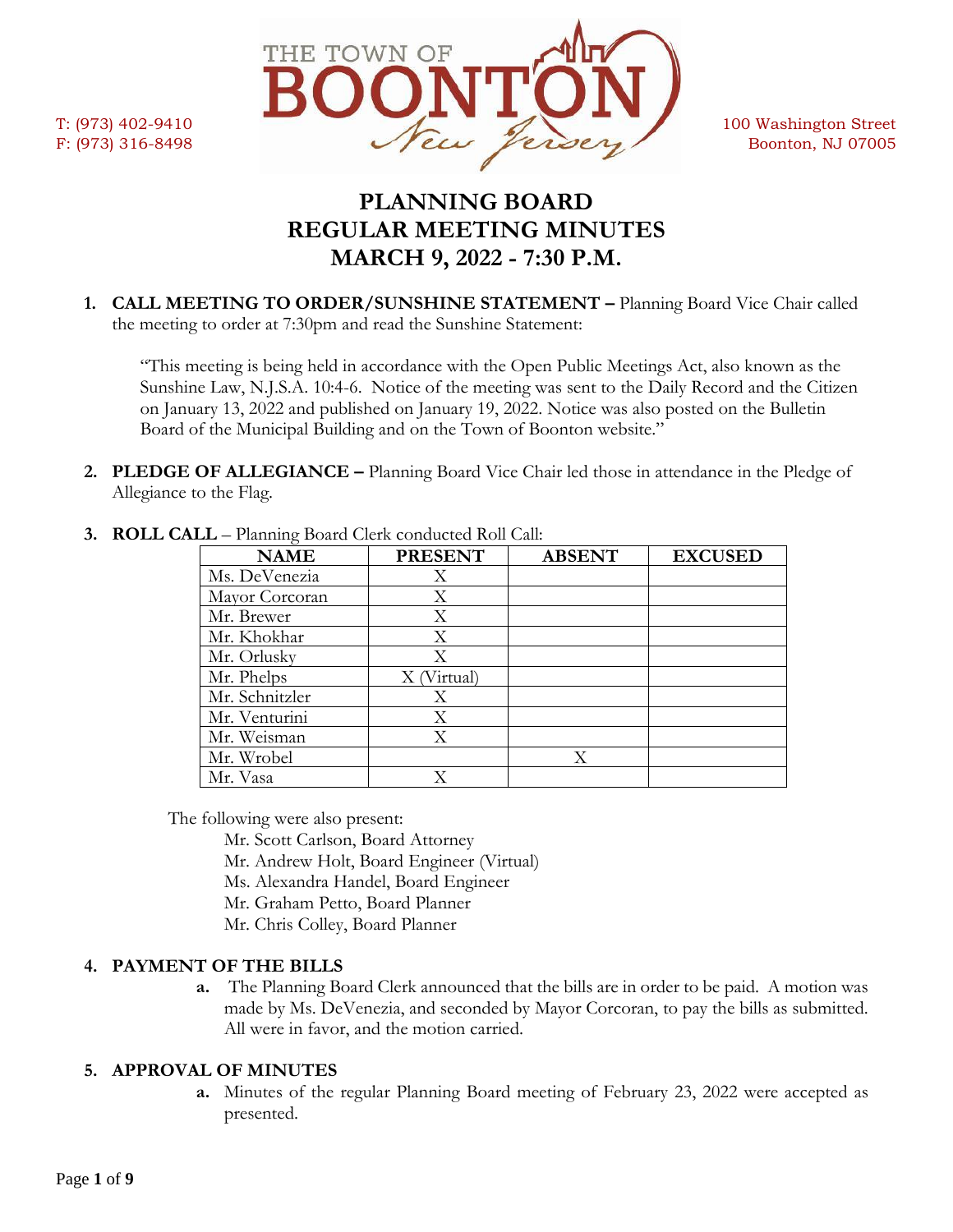#### **6. CORRESPONDENCE**

**a.** No correspondence was received.

#### **7. RESOLUTIONS**

**a.** No resolution was received.

## **8. PUBLIC HEARINGS**

## **a. APPLICATION 2016-8 PARK WOODS ASSOCIATES, LLC Park Woods at the Boulevard**

Ely Place and Fanny Road – Block 113, Lot 10 Site Plan w/ Bulk Variances

Mr. Plocker of Hutt & Shimanowitz greeted the Board. Mr. Plocker stated that the configuration and placement of Building 1 was shifted slightly, and the three parking spaces next to that building were relocated. Mr. Plocker reintroduced Mr. Keller. Mr. Keller was previously sworn-in for this application, and stated for the record that his licenses remain in good standing.

Mr. Keller presented exhibit R-7 as the updated 'Layout and Dimensioning Plan', dated 7/15/2016 and finalized today, 03/09/2022. Mr. Keller made the following comments:

- Stated that building 1 was slid slightly to the North closer to Ely Place, within the required setback, and the affordable units were moved to South side of building 1.
- Mentioned that the handicap parking space was relocated between building 1 and building 2.
- Commented that by removing the three (3) parking spaces from the North side of building 1 it eliminates a variance requested due to no longer having parking in the front yard.
- Added four (4) parking spaces across road A from building 3, located near the pump station and mailbox.
- Stated that the affordable units, as previously planned, did not meet the 15-foot rear yard setbacks, and the new plan offers full compliance with 15-foot rear yards for all units, eliminating another variance.
- Noted that the new site plan reduced the amount of steep slope disturbance in the 20-25% category by 25 square feet, increased the disturbance in the 25-30% category by 30 square feet, and increased the disturbance in the 30% greater category by 35 square feet.
- Also the new plan will preserve the existing vegetation on the North side of building 1 instead of installing the parking spaces.
- Commented that the design provides engineering controls to manage steep slopes with a robust soil erosion plan, and specifically noted that they are proposing to maintain 40 to 60 foot buffer behind all of the proposed buildings. Approximately 42% of the site will remain in its natural condition.

The Board Vice Chair opened the hearing at this time for Board comment.

Ms. DeVenezia asked for clarification of the relocated parking spaces. Mr. Keller stated that instead of the spaces off to the North side of the site, they are proposing to concentrate the spaces to center of site for use by all tenants. Mr. Keller pointed to exhibit R-3, which showed the new location of the proposed parking spaces.

Mr. Weismann asked if the shifting of the units changed the configurations of the buildings. Mr. Keller referred the question to the architect for his future testimony.

Mayor Corcoran asked if any analysis was done to compare this property to neighboring properties with regards to steep slopes, further commenting that the Avalon project did not have to comply with steep slopes because it was designated as an Area in Need of Rehabilitation. Mr. Keller stated that no analysis was done, because the adjacent sites have been existing for many years. Mayor Corcoran asked if the proposed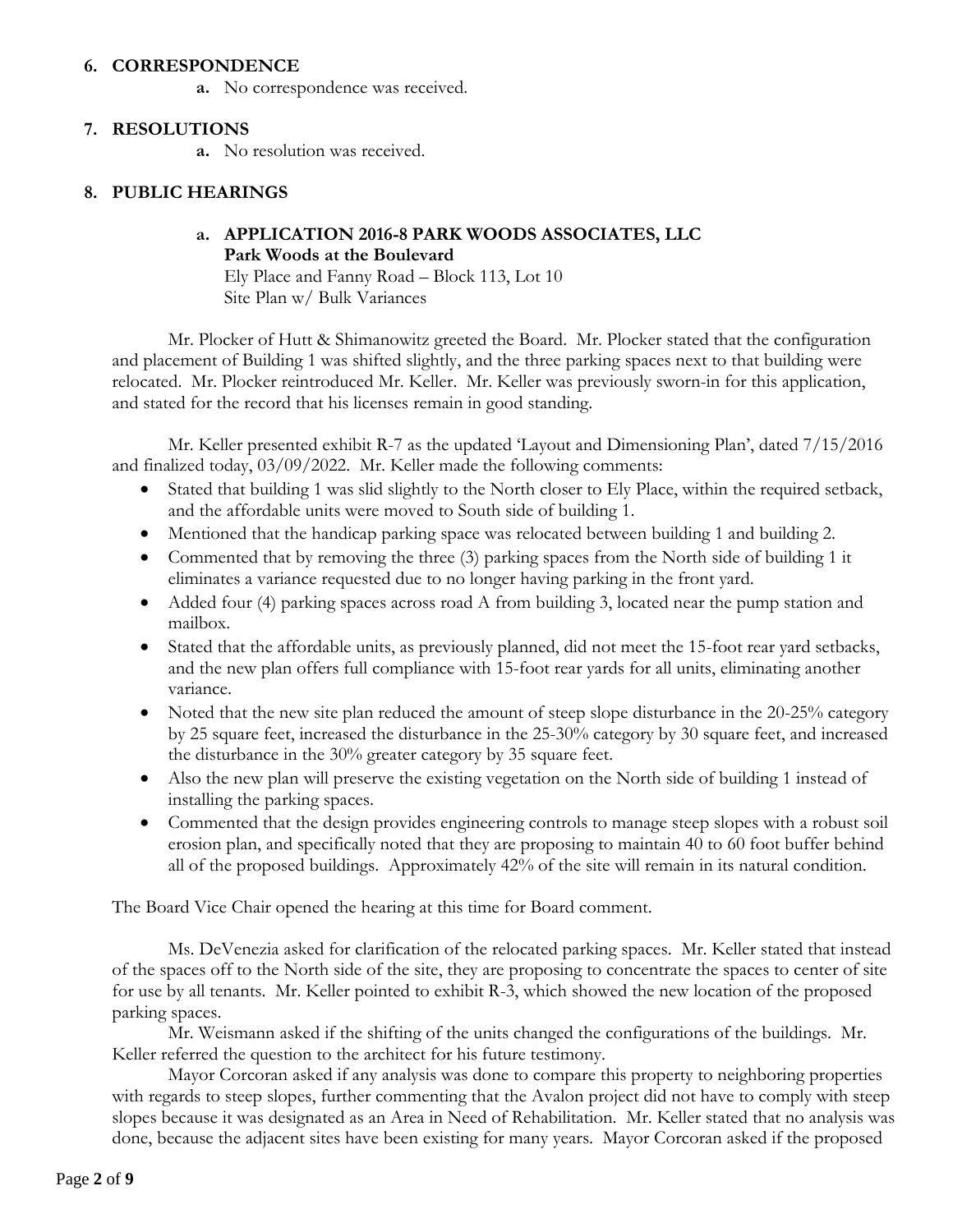change in parking altered the original numbers of disturbance of steep slope. Mr. Keller replied yes, and restated the altered numbers stated in his testimony. Mr. Keller presented exhibit R-8 titled "Slope Map" dated 08/30/2018, but being finalized today 03/09/2022, and commented that the map shows the same slope map as the last meeting, but included a dark line on North corner near building 1 depicting where the reduction and increases were proposed. Mayor Corcoran asked about Mr. Keller's testimony about how adding sidewalks would be a further impact to the steep slope disturbance, noting specifically that the relocation of building a was a further impact to steep slope. Mr. Keller stated that in his opinion as a professional engineer that sidewalks are not needed within this community, and that any additional disturbance to the steep slopes would be offset by the provision of a sidewalk. Adding sidewalks would create a significant impact on the steep slopes by disturbing some of the steepest slopes on the site to include a 4-foot sidewalk; this would relate to hundreds of square feet of disturbance. Mayor Corcoran asked if Mr. Keller would ever consider the overall disturbance of steep slope ever to be significant. Mr. Keller stated that from an engineering perspective, no. Furthermore he stated that they are proposing to maintain a natural buffer with the homes to the rear of the site, they have worked very hard to keep the development as compact as possible, and that adding a sidewalk doesn't provide a significant benefit doesn't counter the disturbance of steep slopes. Mayor Corcoran asked Mr. Keller why he referenced the Avalon project. Mr. Keller stated that he only referenced the Avalon project as a comparison that the Board members, as well as the public, may be familiar with to demonstrate that steep slopes can be effectively managed during construction and mitigated with proper engineering design. Mayor Corcoran asked if there is a degree where steep slopes management becomes unmanageable. Mr. Keller responded that this site would not be unmanageable. Mayor Corcoran asked with concern about the magnitude of the site if less units would be less of an impact on steep slopes. Mr. Keller confirmed yes, but stated that the housing plan and zoning plan permit 20 condominium units. Mayor Corcoran asked if Mr. Keller was familiar with any other properties with similar slopes within the Town of Boonton. Mr. Keller said no. Mayor Corcoran asked if Mr. Keller has ever denied a project, as a municipal engineer, because of steep slopes. Mr. Keller stated no, as long as the project was engineered properly. Mayor Corcoran asked in what towns Mr. Keller currently acts as a municipal engineer. Mr. Keller responded that he in the engineer for Stanhope, Montville, and South Orange. Mayor Corcoran asked how many of the units are proposed to be threebedroom units out of the 20 units. Mr. Keller advised the mayor to defer to the architect. Mayor Corcoran asked if all of the units were three-bedroom units, would Mr. Keller anticipate school aged children living in the development. Mr. Keller stated that possibly in the affordable unit, but not likely within the market rate units. Mayor Corcoran asked if Mr. Keller was aware if Boonton Board of Education provided busing. Mr. Keller responded that he was not aware. Mayor Corcoran asked if Mr. Keller would consider sidewalks important if the schools did not provide busing. Mr. Keller responded no, because the majority of the surrounding side streets do not have sidewalks.

Mr. Weisman asked for clarification that Mr. Keller has testified to have heard or represented hundreds of applications and never recommended that a Board deny an application due to steep slope disturbance, and asked why steep slope ordinances exist. Mr. Keller stated that the ordinance exists as a control for the Board to determine if the development can be managed properly. Furthermore, Mr. Keller stated that he is not concerned, in any way, with steep slopes from an engineering perspective.

Mr. Brewer thanked Mr. Keller for his testimony. Mr. Brewer asked if consideration was given to decreasing the overall number of units in the proposed development. Mr. Keller responded no, because the zone permits 20 units. Mr. Brewer asked the reasoning as to why it was not considered to decrease the total number of units. Mr. Keller responded that was not a question for the engineer.

The Board Vice Chair opened the hearing at this time for the Board's professionals comment.

Mr. Petto asked if the alternative configuration of site was the tightest configuration design so far, and which of the four buildings has the greatest impact with respect to steep slopes. Mr. Keller responded yes, and building 4. Mr. Petto asked how many units were located in building 4. Mr. Keller answered three. Mr. Petto asked if any thought was had to add one unit into each building 1, 2, and 3, and remove building 4. Mr. Keller responded no.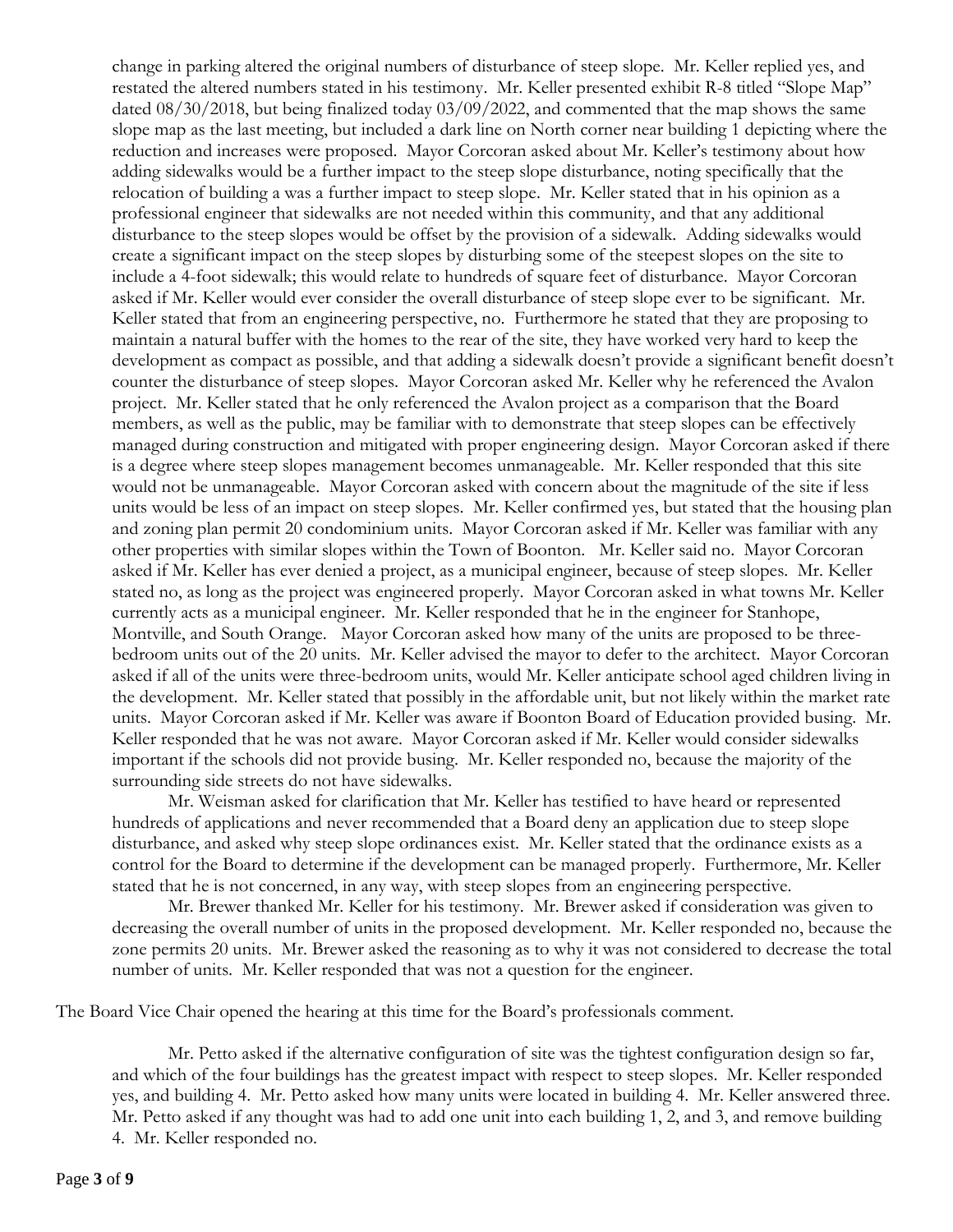Ms. Handel asked if more information could be provided on the retaining wall, specifically if the type of wall material has been selected, and what is its long-term ability in steep slopes. Mr. Keller answered that it will most likely be a modular block wall, which is very stable and long lasting, but the specific type of wall has not yet been selected. Ms. Handel asked if the geo-grid will be adequately sized and will bear no effect on steep slope area. Mr. Keller stated that it will not affect the steep slope, the wall will be designed by an structural engineer, it will require a building permit, review from the construction official for code compliance, and an onsite engineer to certify and inspect the construction on behalf of the Town. Ms. Handel asked if a landscaping plan has been revised with this submission. Mr. Keller responded not at this point, but they intend to preserve the shrubs and shade tree at the corner of building 1 where the parking spaces were removed. Mr. Keller further stated that perennials and ground cover would be planted at the North end of building 1, specifically low plants due to the installation of a stop sign. Ms. Handel asked if the retaining wall will provide stability during construction, or if the developer intends to add more landscaping for long-term stability. Mr. Keller referred to exhibit R-3 depicting plantings at the top of the retaining wall behind all of the buildings, and stated that the developer can put some additional plantings in the area behind building 2 and 3. Additionally on the office building side, there will be plantings on the bottom and top of the retaining wall, and that they are eliminating the steep slopes in that area. Ms. Handel asked how many trees were proposed to be removed. Mr. Keller responded that he did not have a number. Ms. Handel asked if a number could be provided at some point. Mr. Keller responded since that is not an ordinance they have no intent to do so. Ms. Handel questioned what other controls could be recommended to mitigate steep slopes in this area. Mr. Keller responded that erosion control mating can be installed behind building 2 or 3, but since a 3:1 slope is proposed it is not a concern. Ms. Handel asked if a geotechnical survey has been performed. Mr. Keller responded that a survey was only done for storm water, and no survey was performed for building. Ms. Handel asked if Mr. Keller was aware of any rock-bed on site. Mr. Keller stated that none was found in testing for the storm water basin. Ms. Handel asked if a cut/fill analysis was performed. Mr. Keller could not recall if one was done. Ms. Handel asked how the conservation easement would be affected with the revised layout. Mr. Keller responded that it will not be impacted at all. Further there were minor changes in Northeast corner of the site in order to satisfy the ordinance that 20% be set aside for conservation.

Mayor Corcoran asked where the storm water basin is proposed to be located. Mr. Keller answered that the underground basin is to be located underneath the cul-de-sac. Mr. Carlson asked what the gallonage of the proposed basin is. Mr. Keller responded that the answer is in the Storm Water Management Report.

Mr. Plocker made a statement for the record regarding the steep slope requirements of the Avalon project.

Having no further questions, the Board Vice Chair opened the hearing at this time for public questioning of this witness based on his testimony this evening.

Page **4** of **9** Ms. Marianne McGlone Belardinelli of 120 Ely Road asked a series of questions about the Avalon project. Ms. Belardinelli asked Mr. Keller if the applicant was paying him. Mr. Keller responded yes, and that he was a consultant. Ms. Belardinelli asked how many low-income units are proposed on this site. Mr. Keller answered three. Ms. Belardinelli asked if the steep slopes controls were based off the NJ Highland Councils Master Plan. Mr. Keller responded yes. Ms. Belardinelli asked if steep slopes could cause erosion, to which Mr. Keller replied if they are unmanaged, yes, but they will manage the slopes during construction, eliminate slopes as proposed, and create a flatter plane. Ms. Belardinelli asked if a fake wall would manage them, asking if walls were not as safe as dirt. Mr. Keller responded that manufactured walls have been used throughout the state for years. Ms. Belardinelli referred to exhibit R-3, asking Mr. Keller to reiterate the location and visibility of walls, to which Mr. Keller obliged. Ms. Belardinelli asked if this development could damage the existing homes. Mr. Keller stated that is why the developer is proposing to maintain a 40-60 foot buffer between the development and the existing properties. Ms. Belardinelli asked if there was consideration for a berm with large arborvitae so people on Ely Road would not have to look into apartments. Mr. Keller replied that is not necessary. Ms. Belardinelli asked about setback requirements along Ely Place. Mr. Keller could not recall the requirements, but stated the development is compliant. Ms. Belardinelli asked if giant rocks were found during construction how would the rocks be removed. Mr. Keller stated that would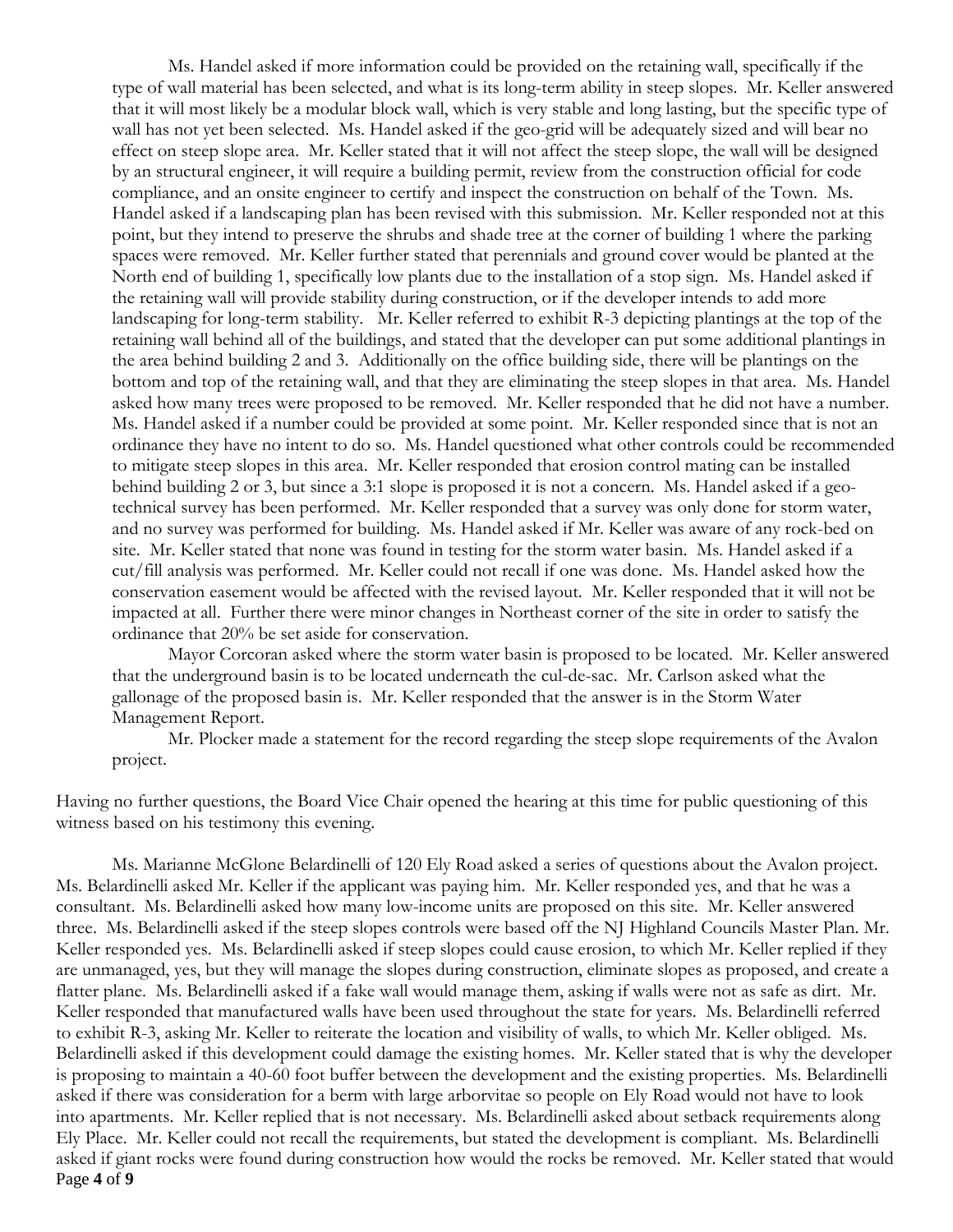be up the contractor, and within applicable regulations. Ms. Belardinelli asked if removal of rcks or rock-bed could cause structural damage to the existing residences. Mr. Keller replied that he does not know the condition of each existing residence.

Mr. Bruce Rockwell of 15 Hapgood Court asked if Mr. Keller was familiar with spot zoning. Mr. Carlson advised to refer that question to the applicant's planner. Mr. Rockwell asked where the recreation area is proposed on site. Mr. Keller testified that no recreation area was proposed. Mr. Rockwell asked if this application was before the Zoning Board. Mr. Brewer responded that the application was before the Planning Board, and advised Mr. Rockwell to his direct questions to the witness. Mr. Rockwell asked if 20 units is permitted, and if this application is permitted. Mr. Keller responded yes, but not without the Board granting variances. Mr. Rockwell asked what the net change in steep slope disturbance was in the updated site plan. Mr. Keller replied that there was an increase in overall disturbance of 40 square feet. Mr. Rockwell asked what the soil erosion controls are based on. Mr. Keller responded that the controls are based on the statewide soil erosion standard, and after this project is built, they expect no erosion. Mr. Rockwell asked if erosion could affect adjacent properties. Mr. Keller stated erosion from this site would not affect adjacent properties. Mr. Rockwell asked if the applicant could make any changes to comply with the existing zoning ordinance. Mr. Keller responded that the changed site plan would remove two variances, as testified. Mr. Rockwell asked if safety was a consideration when not including sidewalks. Mr. Keller responded yes. Mr. Rockwell asked about the vegetative buffer behind the development. Mr. Keller responded that they are proposing to maintain an area, preserved in its natural condition, of a 40-65 foot wide strip behind buildings 2 through 4, and this is not required by the zoning ordinance.

Ms. Marianne McGlone Belardinelli of 120 Ely Road asked how many feet the setback is from building 1 to the curb. Mr. Keller responded the building is 43 feet from the property line to the corner of the building, and the proposed wall will blend into the existing embankment.

Mr. Anthony Peschetti of 109 Ely Road asked when the paring was altered did it change the overall number of parking spaces. Mr. Keller replied that they added one overall space for a total of 13 guest spaces, which exceeds the RSIS requirements.

Mr. Anthony Scozzafava of 155 Fairview Avenue asked Mr. Keller if he testified that the Avalon project is very similar concerning steep slopes. Mr. Keller stated it was not his intent or testimony, and that he referred to the Avalon project to demonstrate that engineer controls can manage steep slopes. Mr. Scozzafava asked why any town has a steep slope ordinance. Mr. Keller replied it was for the governing body to determine what are appropriate controls to those slopes.

Mr. George Chadwick of 116 Ridgeview Place asked if the revision of the slopes came with a guaranty or warranty. Mr. Keller replied that he offered no guaranty or warranty. Mr. Chadwick inquired about the buffer zones between building 1 through 4, and what type of plants would make up the buffers. Mr. Keller stated that it was a natural area not to be disturbed. Mr. Chadwick asked if there would be any type of tree buffer. Mr. Keller pointed to exhibit R-3 showing a proposed mix of evergreens, and he stated the developer would consider adding more trees in rear yard area as the site permits during the build. Mr. Chadwick asked for clarification that the developer does not know the number or type of trees to be removed. Mr. Keller replied that is correct.

Ms. Handel asked about the Town Ordinance on Steep Slopes, §300.94.1-c-1 et al. and asked if the applicant would be amenable to return with an existing vegetation map. Mr. Keller stated that the entire site is wooded, and he does not interpret the ordinance to require him to identify type of trees. Ms. Handel asked with regard to the driveway for building 1 for Mr. Keller to describe the grading going into driveway. Mr. Keller stated that it will be between a 2-3% grade, and that a resident will drive into the project and make a left into their driveway. Ms. Handel asked what is the proposed distance from the stop bar to the first driveway. Mr. Keller replied 27 feet.

A motion was made by Mr. Orlusky, which was seconded by Mr. Khokhar, to take a five-minute recess.

The Board Vice Chair called meeting back to order, and recalled Mr. Keller for further questioning.

Page **5** of **9** Ms. Linda Hogoboom of 21 Chestnut Street asked about the overall percentage of disturbance of the 20- 25% steep slope category. Mr. Keller replied that the percentage does not change with the revised site plan. In the 20-25% category, the disturbance is 55.8%, in the 25-30 category, the disturbance is 49%, and in the  $30\%$  + category, the disturbance is 35.7%. Ms. Hogoboom asked if the inclusion of affordable housing would allow the developer to bypass steep slope. Mr. Keller responded no, that they still are asking for a variance. Ms. Hogoboom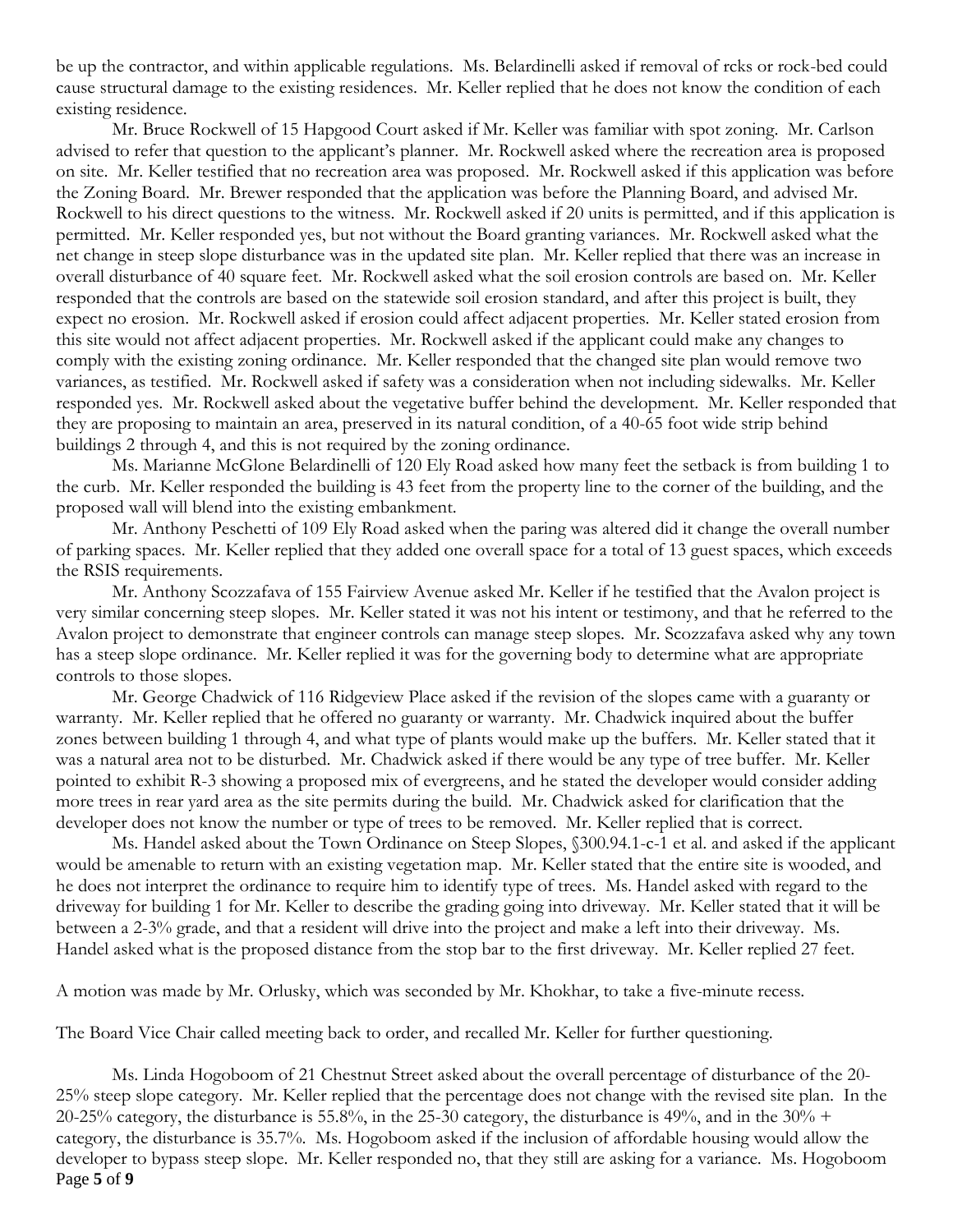asked if a steep slope failed during construction who would be responsible. Mr. Keller replied that the property owner would be responsible. Ms. Hogoboom asked if there would be one mailbox per building or a single large mailbox. Mr. Keller replied they are proposing a cluster mailbox between building 2 and 3. Ms. Hogoboom asked if there would be a handicap parking spot for a disabled person to collect their mail. Mr. Keller replied that he would have to research that, and they would provide a space if required. Ms. Hogoboom asked in reference to §300-94.1.c.1 if they would submit an updated landscape plan. Mr. Keller replied that would be up to Boards determination. Ms. Hogoboom asked Mr. Keller to provide steep slopes numbers from Avalon project. Mr. Keller stated again for the record, the purpose of his testimony in reference to Avalon was solely to exemplify how steep slopes can be managed during construction.

Ms. DeVenezia asked if they were to reconfigure site to accommodate sidewalks would it require additional steep slope disturbance, and would it require construction of any additional retaining walls. Mr. Keller stated absolutely, and yes, possibly behind building 2 and 3 the walls could be taller.

Hearing no further questions from the public for Mr. Keller, the Board thanked Mr. Keller for his testimony. Mr. Plocker stated that he has no further questions for Mr. Keller, and Mr. Plocker introduced the applicant's architect, Mr. Robert Larson.

Mr. Larsen was sworn in at this time, and listed his credentials as an architect who focuses on multifamily housing. Mr. Larsen was accepted by the Board as a professional in his field. Mr. Larsen introduced exhibit R-8 titled 'Typical Townhouse Floorplan' and made the following comments:

- Proposing 20 homes; 14 in a townhouse style of one particular type, three in another type of townhouse, and three units of affordable housing.
- Sheet 1 of 2 shows a three-bedroom, three and a half bath, townhouse with 2,400 square feet, the garage side is exposed, and the main story of living is encountering the grade on rear side.
- Sheet 2 of 2 shows the second style or townhouse with a first floor primary bedroom, a total of three bedrooms, and two and a half baths. The primary bedroom is downstairs to provide main-floor style of living, with just over 2,400 square feet
- Noted there will be one one-bedroom, and two two-bedroom affordable unit configurations.
- Stated that all units will have sprinklers as required by code.
- Commented that the affordable units are in a stacked configuration. The ground floor unit is required to be ADA compliant including the entrance.
- Confirmed that trash will be stored within the garage in the townhouses, and the affordable units trash will be stored as showed on the plans.
- Introduced exhibit R-9 titled 'Elevations', dated  $02/23/22$ , with a scale of  $1/8$  inch is 1 foot. The top shows the typical five unit building, and the bottom is the primary-down townhouse of three. These buildings comply with the required height of 36 feet, and the exterior will use a mix of material, stone, siding patterns, balconies, and PVC trim.
- Stated that the same character will be represented on all sides of buildings, including the affordable units. The garage pattern created on the elevation of the affordable units will not look distinctly different.
- Referenced sheet 2 showing how the low-income units are not distinguishable from the other units.
- Presented exhibit R-10 titled 'Affordable Housing Redesign', dated 03/09/22. The plans reflect a redesigned affordable modular. In compliance with UHAC, they are proposing two two-bedroom, and one three-bedroom, and the previous plan of a one-bedroom unit was not compliant. This also shows the new configuration of building 1.
- Showed that the redesign included the location for trash on the ground floor, a closet accessible from the exterior for 3 cans, and laundry facilities.
- Commented that the original mix of units was found not to be compliant. Introduced exhibit R-11 titled 'Building 1 Floorplans and Elevation', dated 03/09/22, and he shed clarity on what building 1 will look like.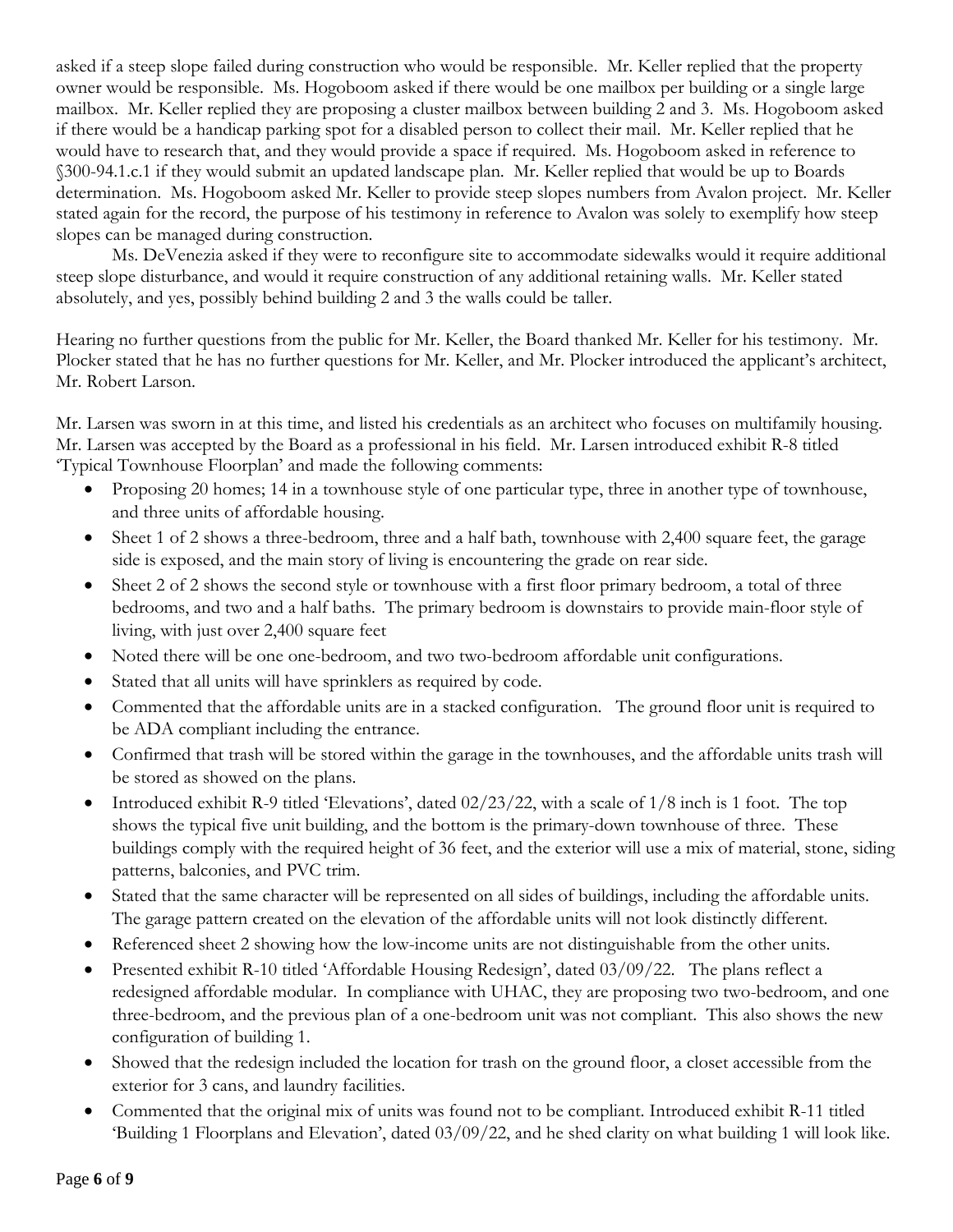- Showed how the affordable units have been reversed, and noted the architecture will be inset on the garage and will incorporate the cantilevered forms. The design complies with the four-foot break variance, and will comply in buildings 2 and 3 as well, eliminating the need for the requested variance.
- Stated that the character and treatment of the façade is same throughout the project, and the affordable units are central to the project and indiscernible.

The Board Vice Chair opened the hearing at this time for Board comment.

Mayor Corcoran asked if this plan was provided for review by the Board members. Mr. Larsen stated that this plan was in response to the comments from Board Planner. Mayor Corcoran expressed concerns over the loft in buildings 1 and 3, asking if the units were truly a three-bedroom unit. Mr. Larsen responded that the loft is considered to be the 3<sup>rd</sup> bedroom. Mayor Corcoran asked if the units were going to be for sale or for rent. Mr. Larsen responded that he is not sure. Mayor Corcoran asked what the ceiling height would be in the loft. Mr. Larsen responded the height would be 8 feet, and it is considered a dormer.

Ms. DeVenezia noted the moderate change in grade along the front of building 1 through 3, and stated that the elevations don't show accommodation in the change of grade. Mr. Larsen responded that the accommodation is in the pitch of the garages and driveways.

The Board Vice Chair opened the hearing at this time for the Board's professionals comment.

Mr. Petto thanked Mr. Larsen for his testimony, and for the response to his reports comments. Mr. Petto asked for clarification of the square footage for the units. Mr. Larsen responded with the proposed two twobedroom units are 809 and 877 square feet, and the three bedroom unit is 1,265 square foot. Mr. Petto asked Mr. Larsen if he was familiar with ordinance for minimum square footage, stating that the two-bedroom unit would have to be 1,000 square foot minimum, based on the R-4 zone townhouse design standards. Mr. Larsen stated that it is his intention to comply with the UHAC standards. Mr. Petto asked if the trash enclosure was placed to the left of entry door, and if consideration was for an accessory structure for trash storage. Mr. Larsen stated that they did consider a small shed, and would consider further discussion. Mr. Petto asked for clarification of the elevation pertaining to the windows of the first floor bedroom. Mr. Larsen said that the windows in front of the parking spaces on the front façade were high windows, and that regular windows would be installed to right. He furthered that they will incorporate a trim work pattern to mimic the garage, and keep the design consistent with the other buildings. Mr. Petto asked if there would be vehicular parking in front of fake garage, and Mr. Larsen responded yes stating that was the reason for the high windows. Mr. Petto asked if all of the affordable units were located as presented. Mr. Larsen replied that all affordable units were to be located in building 1 in a stacked configuration. Mr. Petto referenced the R-4 zone regulations where it states that the affordable units must be dispersed throughout project. Mr. Larsen stated that he would consider this an accepted design for the affordable units. Mr. Petto added to the benefit of the Board that the separation of the affordable units is a zoning standard, which would require relief. Mr. Plocker responded with a reference under the COAH regulation 5:93-5.6.

Ms. Handle noted that the affordable units got larger with the new design, and asked if square footage was added to the building or taken away from other units. Mr. Larsen commented that the bedroom count was a necessary incorporation; they used underroof square footage to add the bedrooms, and added a small bump out to the side but did not reduce the front or rear lots. Ms. Handel asked Mr. Keller if the bump out was added into the Storm Water Management Report. No response was made. Ms. Handle clarified the location of a mechanical door for the affordable units, and asked if parking spaces will be in front of the door. Mr. Larsen replied that access to this door would be for mechanical purposes only.

Mr. Plocker commented that the site was rezoned to be included with the affordable housing settlement. Noting that further settlement permitted §300-85J which would permit the three stacked affordable units to be together, and §300-104.2E stating that the square footage applies for townhouse dwelling units, and there is a separate section D for affordable housing which references the UHAC regulations.

Mr. Weismann asked if the affordable units were considered regular legal bedrooms. Mr. Larsen responded yes. Mr. Weismann asked what the process was for incorporating the character of the existing neighborhood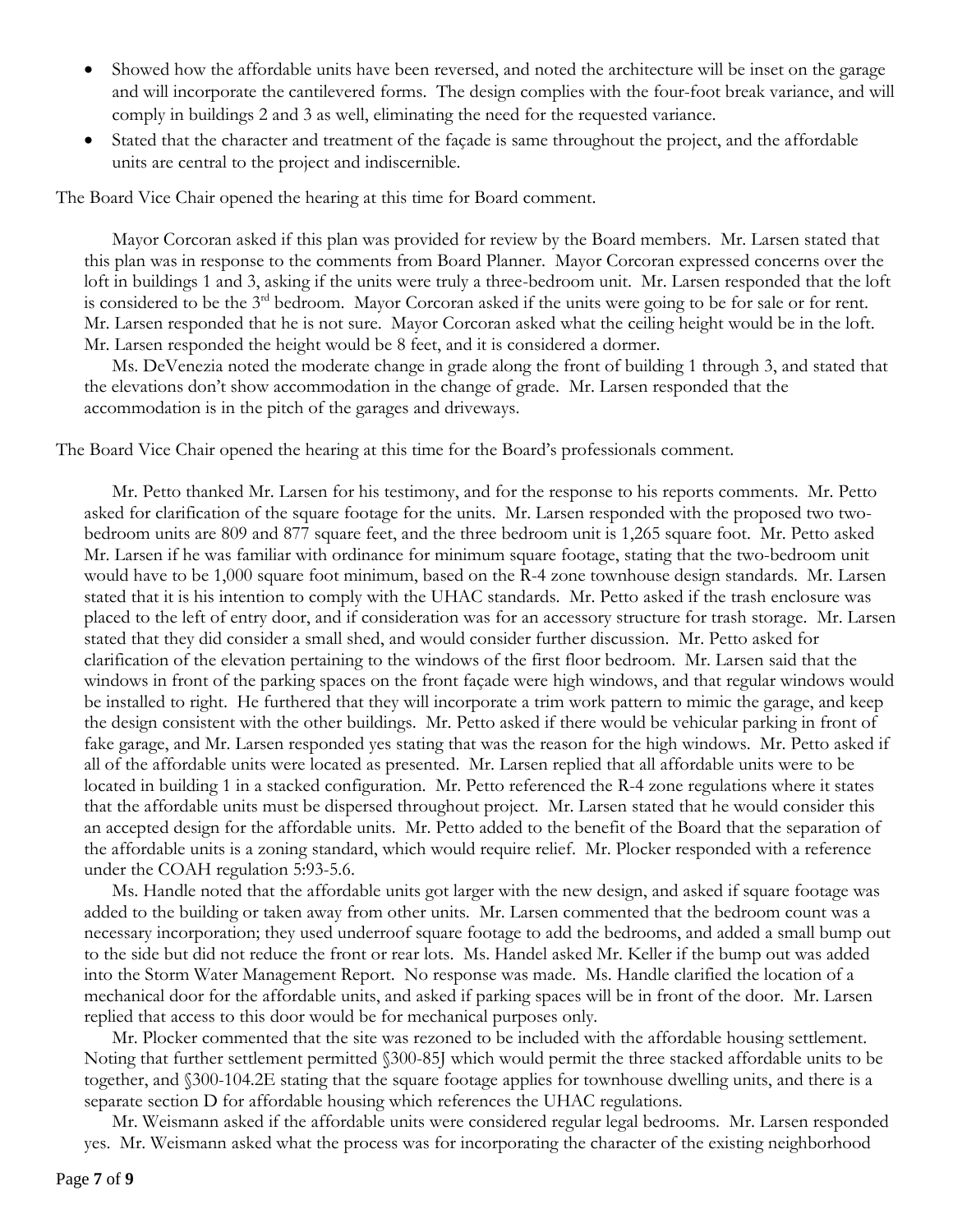into your design. Mr. Larsen stated that he had driven around the neighborhood multiple times to consider styles and materials, and take into consideration materials such as stone, brick, gables, the eclectic mix of architecture, materials, colors and forms. In his professional opinion, this is an appropriate material and character to compliment the surrounding areas.

Mr. Petto asked if there were egress doors from the rear of the units into outdoor space. Mr. Larsen said that an egress door would be available but only to the ground floor unit. Mr. Petto referred to §300-85J(3) concurring to Mr. Plocker's comment regarding the affordable units complying with the same required setback.

Mayor Corcoran noted that Mr. Larsen testified about materials, and asked if the affordable units would be constructed with the same level and finish of materials as all of the other units. Mr. Larsen responded that he is not quite sure that the finishing of the inside will be finished to the same degree as normal rate units. Mayor Corcoran asked for a yes or no answer. Mr. Larsen replied that they would not seek to have a completely different level of finishes.

Having no further questions, the Board Vice Chair opened the hearing at this time for public questioning of this witness based on his testimony this evening.

Ms. Marianne McGlone Belardinelli of 120 Ely Road asked if each unit would be a two-car or one-car garage. Mr. Larsen stated that every unit is a 2-car garage. Ms. Belardinelli asked how tall each building would be. Mr. Larsen replied 36 feet from the mean grade to the maximum height, and noted that the loft does not add height. Ms. Belardinelli asked if there would be basements. Mr. Larsen stated that the back of the garage is within grade. Ms. Belardinelli asked for confirmation that the plan for garbage storage was in the garage. Mr. Larsen replied that there would be ample space to store garbage and recycling within the garage. Ms. Belardinelli asked if the units would be rentals or sold units. Mr. Larsen replied that he does not know.

Mr. George Chadwick of 116 Ridgeview Place asked if there would be a sprinkler system in each unit. Mr. Larsen responded yes, that the codes requires townhouses, or stacked units, to have sprinklers and regulate where the sprinkler heads go. Mr. Chadwick asked about what materials would be used for the common walls between units. Mr. Larsen stated they would be built with the required fire separation and sound transmission standards. Mr. Chadwick asked the size of the vertical studs, and Mr. Larsen responded that he couldn't answer if the construction will be 2x4 or 2x6, but that it will comply with the energy code. Mr. Chadwick asked about the total lighting on complex. Mr. Larsen replied that he would not speak to the common element lighting. Further noting that a sconce, shielded, with enough light to provide safe recognition to see who is at the door, will light all points of entry. Mr. Chadwick asked for clarification that since there are 20 doors there would therefore be 20 lights. Mr. Larsen responded that the doors are setback 4 feet, and the sconces will be on side, setback walls. Mr. Chadwick asked if the pluming would be of PVC or copper. Mr. Larsen said he could not comment. Mr. Chadwick asked if there would be a generator for each unit. Mr. Larsen replied that he was not privy to that information. Mr. Chadwick asked for clarification that Mr. Larsen testified that he was trying to duplicate materials in surrounding neighborhood. Mr. Larsen retorted that he did not use word duplicate. Mr. Larsen noticed stone, brick, gables, and other design, and would not bring in materials that are strange to the environment. Mr. Chadwick asked if the material on the exterior of the building would be vinyl or concrete fiberboard. Mr. Larsen replied that they would use a high quality vinyl shake or lap pattern, and that they are proposing a mix of looks and would make an effort to use low maintenance materials. Mr. Chadwick asked if there would be any warranty or guaranty of the materials. Mr. Larsen refused to speak of warranties.

Mr. Bruce Rockwell of 15 Hapgood Court asked if Mr. Larsen considered the character of a structure a fundamental part of his profession in design. Mr. Larsen stated that his effort was to incorporate materials and character seen in homes in the surrounding area. Mr. Rockwell asked if Mr. Larsen felt that the proposed character mimics the neighborhood, to which Mr. Larsen responded yes. Mr. Rockwell asked the height of the structures. Mr. Larsen replied that the structures are 36 feet from the average grade.

Mayor Corcoran asked concerning the two-bedroom affordable units being 809 and 870 square feet if Mr. Larsen was in disagreement with the requirement for a minimum of 1,000 square feet, and that his testimony was that the units comply with UHAC. Mr. Larsen replied yes.

Hearing no further questions from the public for Mr. Larsen, the Board thanked Mr. Larsen for his testimony.